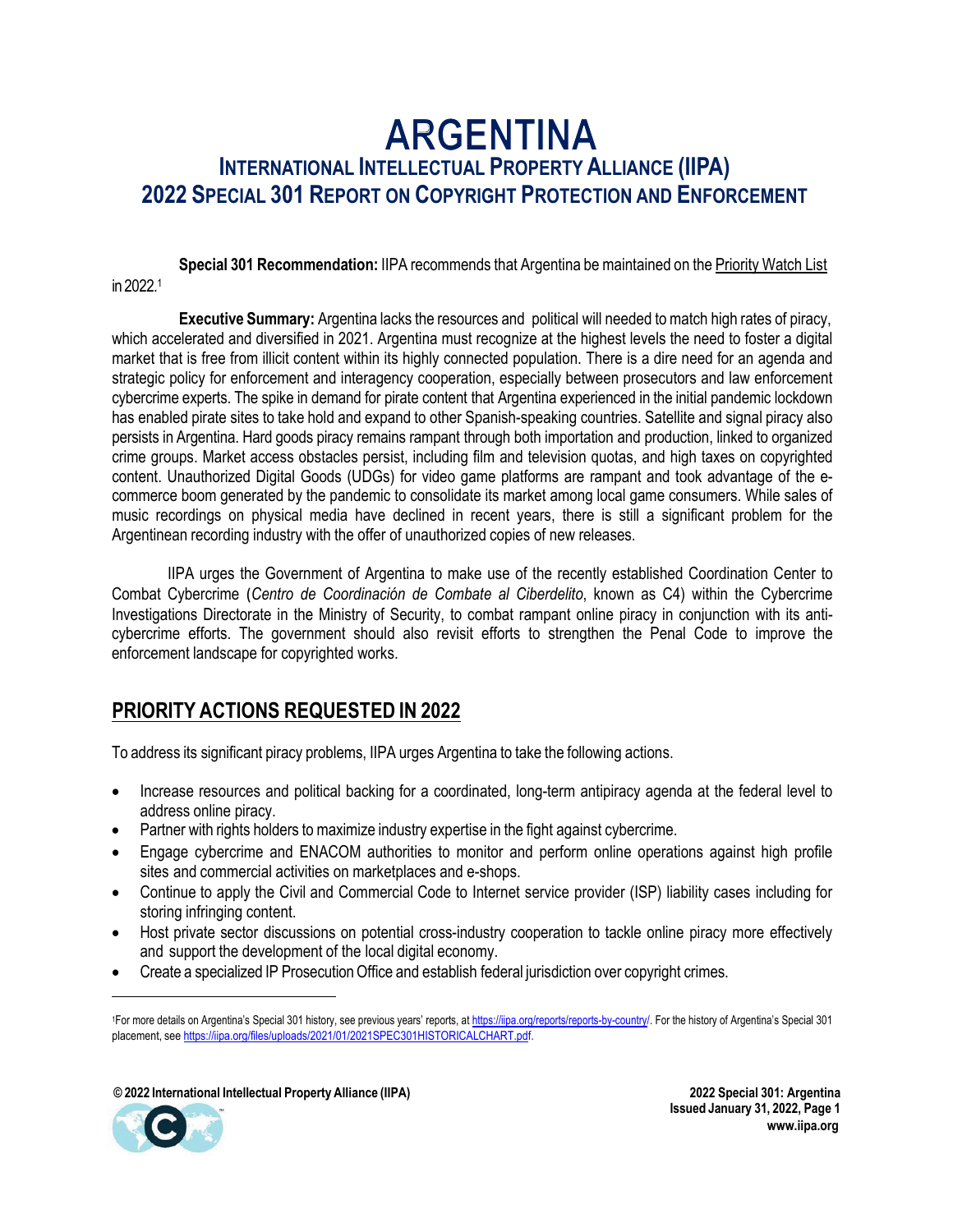- Undertake routine, *ex officio* actions, such as inspections and raids of physicalmarkets to stop commercial piracy.
- Actively involve the Argentinean Customs Office (DGA-AFIP) in copyright enforcement actions.
- Remove quotas for motion pictures and television content, and electronic devices, and refrain fromextending quotas to over-the-top (OTT) services.
- Engage customs authorities to monitor and perform border operations against counterfeit high value products (such as circumvention devices and modified game consoles) entering the country via airports andland borders.
- Assign adequate legal powers and financial resources to the Ministry of Justice's Copyright Office (*Direccion Nacional del Derecho de Autor*).
- Refrain from increasing the already high tax burden on legal content through such proposals as the Digital Tax.

# **THE NATURE OF PIRACY IN ARGENTINA**

The levels of online piracy of copyright works in Argentina worsened in the past year, showing no signs of recovery from the spike in piracy that the country suffered during the spring of 2020, coinciding with the lockdown put in place to contain the initial spread of the COVID-19 pandemic. The country's Internet penetration rate of 93% is the highest in the region, with 41.6 million users, but a robust legitimate online content market cannot take hold until the government makes concerted efforts to address the country's rampant and increasing digital piracy via torrent sites, downloading, streaming, stream-ripping, and linking sites.

As in 2020, Argentina, like the region as a whole, continues to see an increase in the usage of Piracy Devices (PDs), in particular, dedicated Android boxes such as the HTV box and Kodi boxes, which are used to stream illicit copies of films and television content. In recent years, IIPA has also seen an increase in consumption of films and television through piracy mobile apps and add-ons.

According to *Centro De Estudios De Telecomunicaciones De América Latina*, during the twelve months ending in February 2020, illegal platforms received 53% more visits than websites with authorized audiovisual content, and 17% of searches (45 million searches) for illegal online content in Latin America came from Argentina. Pirated content applications were downloaded 473,000 times, while applications for streaming authorized content were downloaded 1.8million times. Illegal sports broadcasting websites received 22 million visits in the course of the year.

Following this period, the response to the COVID-19 pandemic triggered a sharp rise in piracy of motion pictures and video games. According to TorrentFreak, there were over 508,000 daily downloads of pirated content through BitTorrent protocols in Argentina on March 17, 2020 (three days before the official lockdown order was issued) and 706,000 daily downloads a week later. During this same period, IP addresses sharing Torrents also increased from 179,000 to 254,000.

The illegal distribution of physical and online video games and entertainment software in Argentina has consistently grown in recent years, and during the pandemic video game piracy spread over an even greater diversity of formats, including: BitTorrent game content available on Spanish-language illegal linking and download sites, increased availability of online UDG[s,](#page-1-0)<sup>2</sup> and an increase of illegal consoles and devices available from small, local

<span id="page-1-0"></span><sup>2</sup>Unauthorized digital goods (UDGs) are unauthorized sales of in-game digital items. They have become a growing concern for the video game industry. Closely related to these in-game items are software products (collectively known as "cheat software") that enable the unfair and rapid collection and aggregation of virtualgoods, such as bots, hacks, and "cheats", or which otherwise tilt the scales in favor of one player over another. The rise of UDGs and cheat software have a negative impact on video game companies and consumers in the following ways: (1) sellers of unauthorized digital goods and cheat software divert significant revenue away from video game developers and publishers; (2) sales of digitally-delivered items, like in-game digital items, have the potential for consumer fraud (such as stolen payment methods or compromised accounts) and the facilitation of money laundering schemes; (3) the unchecked sales of cheat software can threaten the integrity of game play, alienating and frustrating legitimate players; and (4) video game publishers and developers are forced into a perpetual virtual "arms race" to update their products and security technology before the sellers can update theirs.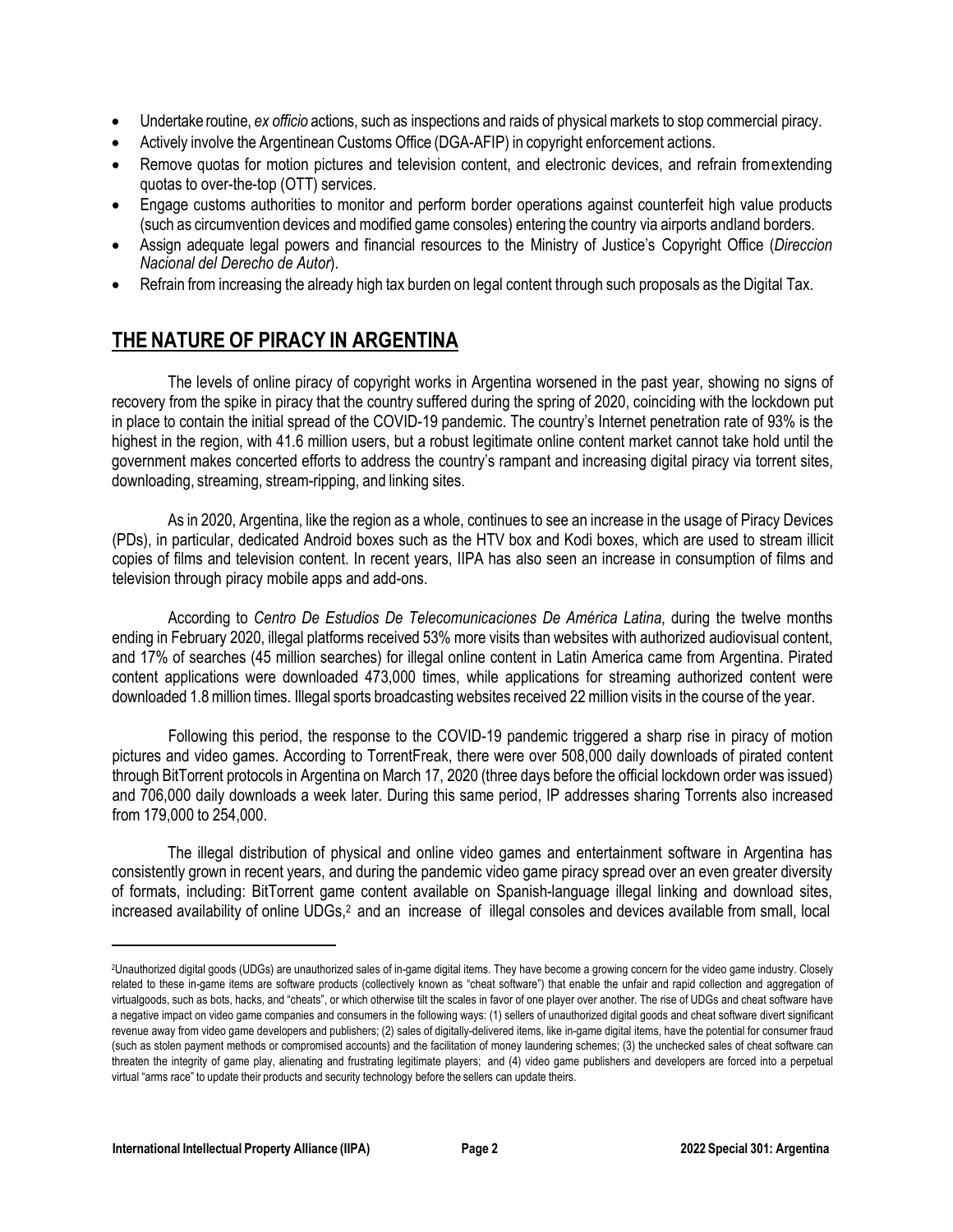businesses. According to ESA data, Argentina ranks 6th in the world for peer-to-peer (P2P) piracy for the video game industry. The 76% spike in P2P piracy that coincided with the spring 2020 COVID-19 lockdowndid not subside. Instead, the volume of UDGs available on the country's major platforms increased further, by an estimated 40% in 2021. The Argentinean audience of Spanish-language illegal piracy game sites increased by 15% over the last year. While the overall use of cyberlockers decreased among the top ten most popular services and sites (*mega.nz*, *zippyshare*, *4shared*, *1fichier*, *pandafiles*, *rapidgator*, *uploaded*, *mixdrop*, *anonfiles*, *uptobox*, and *mediafire*), general audiences for online marketplaces remained high, as noted by the 20% increase of various onlinepayment providers. Game titles represented 16% of traffic on the BitTorrent network, an increase from a level of 13% in the past two years. Infringing linking sites in Spanish—monetized by advertisements—are the most popular piracy channels for video games in Argentina. SimilarWeb reports that monthly visits to infringing linking sites also grew by 15% in 2021 as compared to growth from the previous year. The volume of game titles on the BitTorrent network also increased to 16% (from 13% in the previous two years). Online marketplaces, such as Mercado Libre, remain increasingly popular with providers of unauthorized copies of video games, counterfeit consoles, circumvention devices and modification services. During the lockdown period in Argentina to contain the spread of COVID-19, the availability of listings on *Mercado Libre* for illegal game titles, UDGs, or physical video game products, including counterfeit controllers and modified game consoles, increased overall by 40% on the popular marketplace; however, removals have also increased. Social media platforms enable online pirates of all varieties to attract wider audiences.

The International Federation of the Phonographic Industry's (IFPI) Music Consumer Study for 2021 (MCS) found that Argentina had the highest music piracy rate in the world, with the exception of India and China. 48.2% of Internet users (and 58.8% of 16-24-year-olds) had pirated music at least once in the previous month. 41.5% of all Internet users aged 16-64 downloaded pirated music through stream ripping sites or applications. In total, 16.8% of internet users reported using the stream ripping site *Y2Mate* and a further 4.8% had used the stream-ripping site *Flvto.biz*.

According to SimilarWeb, the stream-ripping sites with the most visits from Argentina in the third quarter of 2021 were *y2mate.com* (more than 18 million visits), *snappea.com* (more than 6.3 million visits), and *savefrom.net* (more than 6.1 million visits). Other popular stream-ripping sites include *mp3y.download* (formerly *mp3 youtube.download*), *yt1s.com* and *flvto.biz*. *Y2Mate* is one of the top 100 most popular websites of any kind in Argentina. *Snappea* also promotes a popular stream ripping mobile app called *SnapTube* which had more than 6.3 monthly active users in September 2021. Other popular sites based on SimilarWeb data included the cyberlockers *mega.nz* and *1fichier.com*.

From time to time, there are seminars and forums about the necessity for specific regulation to enable effective enforcement action online in balance with freedom of expression and other fundamental rights on the Internet. For instance, a heated debate on piracy and copyright protection took place in late April 2020, spearheaded by authors and publishers after Virtual Library, a Facebook site with 16,000 followers, published PDF versions of a series of books, without author authorization. Writers that complained of IP theft were the object of online bullying, principally from campaigners for free access to "cultural productions" and knowledge, who leveraged the pandemic to support their opposition to online copyright protection. Creative industries have maintained their position that protection for freedom of speech and copyright are not opposing interests, rather, strengthening copyright protection can strengthen freedom of speech. Despite those debates and discussions, the current government has not adopted a public position on the matter.

Physical piracy continues to be a problem. After 217 days of closure due to the lockdown to contain the COVID-19 pandemic, the notorious market *La Salada* reopened in October 2020 with strict protocols all of which were blatantly violated when throngs descended on the market for Christmas shopping in December. Its owner was released from prison under house arrest in December of last year, and now accuses the former Administration of abuse of power for the closure of his market and illegal interference with his operations.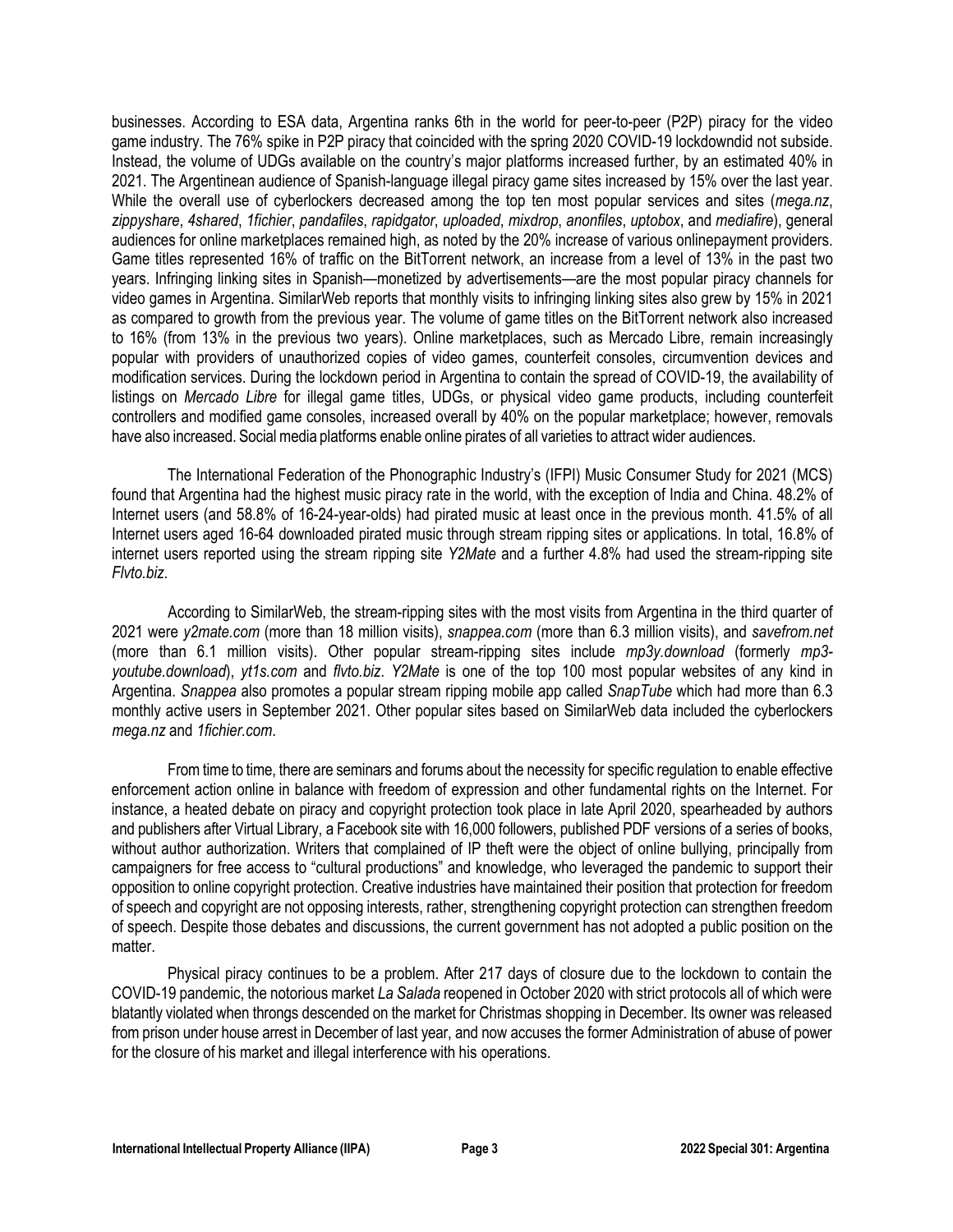**Camcording.** The COVID-19 pandemic, which caused the widespread closure of cinemas in Argentina for much of 2020, has temporarily halted camcording activity. However, as cinemas reopen to moviegoers, rights holders anticipate that this illicit activity will resume and Argentina will continue to be the home to a number of release groups, which source camcorded material from all over the region and resell it online.

## **COPYRIGHT ENFORCEMENT IN ARGENTINA**

In 2021, in the absence of significant enforcement improvements to promote a legal online environment during the pandemic, Argentina experienced rapid expansion of already high levels of piracy. Law enforcement authorities suffer a severe shortage of the resources and coordination needed to efficiently monitor and control digital piracy and the use of Illegal Streaming Devices (ISDs). Reforms in enforcement efforts are needed to stop the import of ISDs into the country, conduct full-scale raids against piracy websites and applications, and take actions against unlicensed retransmission and theft of pay-tv signals. The Government of Argentina should establish greater cooperation among federal enforcement agencies to address online piracy as a united front.

Rights holders report no significant cases of copyright enforcement actions by Argentina's law enforcement in 2021. General inaction and lack of coordination in online infringement investigations and cases between federal and state jurisdictions remain major concerns. For example, when an online IP crime is reported, both the Federal Police and the State Prosecutor might independently proceed processing the case without communicating or sharing data, with the federal police seeing it as a federal crime and the state prosecutor seeing it as a crime involving a local Argentinean citizen. There are other procedural challenges, such as defaults in evidence chain of custody for cybercrime cases and the characterization of profit and economic benefits from online advertisements. Furthermore, Argentina lacks legislation establishing protections relating to technological protection measures (TPMs) and rights management information (RMI), which are critical for enabling legitimate online business models and products. The lack of these legal tools is a further obstacle to enforcement against circumventions and hacks of copyright works.

Argentinean law enforcement authorities need to be trained to recognize the importance of online IP protections as an important piece of Argentina's digital economic development and its collateral benefits for public security policies. Additionally, law enforcement authorities should take further concrete steps to establish an agenda that reflects short- and long-term goals for tackling illegal sites and piracy groups operating in the country.

Enforcement actions against piracy linking and direct download sites require complex investigations involving data requests to multiple service providers, who in turn require the support of judicial authorities for the requested actions. Unfortunately, because law enforcement authorities generally fail to prioritize online copyright infringement cases, rights holders must instead rely on self-help measures. While there are some positive examples of private sector cooperation, there are no clear incentives from the government to generate cooperation between private and public sectors, causing a shortage of voluntary and beneficial initiatives.

In 2021, rights holders continued to rely more on cooperation with other actors in the online ecosystem. The video game industry has increased its cooperation with *Mercado Libre's* regional office, based in BuenosAires, as a strong partner through which UDGs and other infringing video game items are removed from listings, and to combat commercial game piracy in the entire region. ESA reports that in the past year, *Mercado Libre* successfully completed approximately 85% of takedown requests. Although ESA has seen good cooperation with *Mercado Libre*, its members have noted issues with other marketplaces offering circumvention devices and pre-loaded consoles, such as *Shopix-co.ar* and *Shopee*, which is soon to be launched in Argentina but offers pirated goods currently in other countries in the region. The sound recording industry requests the removal of pirate site through notices sent to registrars and hosting services. In some cases, these notices result in successful site removal. The sound recording industry also sends daily notifications to Google services and YouTube to request the removal of pirate sites from search results and infringing user uploaded content.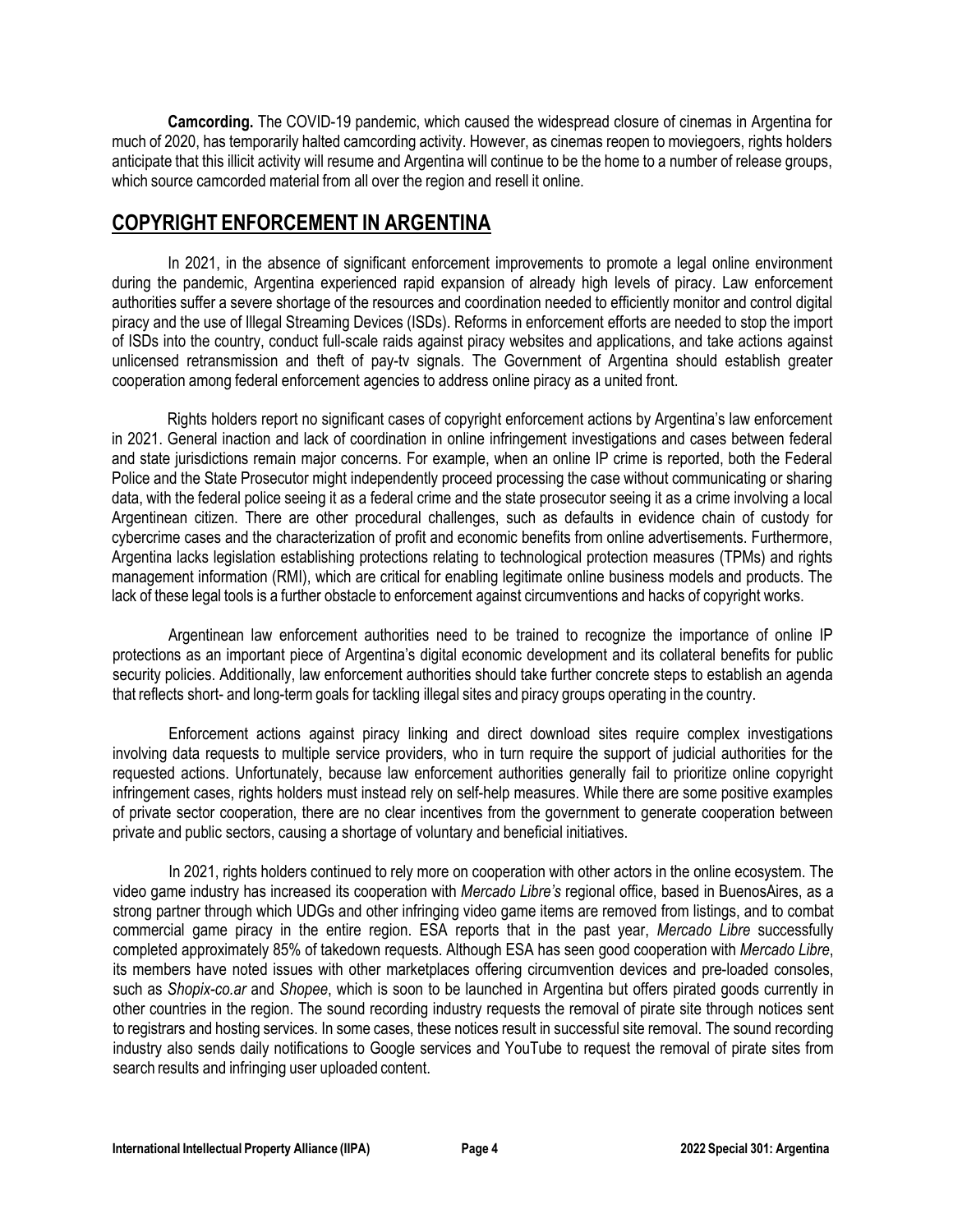In May 2021, Argentina approved the 2<sup>nd</sup> Additional Protocol of the Budapest Convention. This bolsters the welcome development of August 2020, when the Fernandez Administration created the Coordination Center to Combat Cybercrime (C4) within the Cybercrime Investigations Directorate in the Ministry of Security. However, the National Plan for Cybersecurity (NPAC), which was initiated in 2019 and which established C4, has yet to come fully into force. The goal of the commission is to monitor the implementation of the NPAC, and to coordinate actions against cybercrime through the collaboration among security forces, public-private initiatives and cooperation with international organizations. This task force is comprised of representatives from four federal security agencies: the Navy, Federal Police, National Gendarmería, and Customs. At the moment, C4 concentrates on crimes such as largescale money laundering, fraud and crimes against sexual integrity, trafficking and paedophilia. The creation of C4 could be part of a long-awaited solution for enhanced coordination to tackle online IP crimes. At present, the Ministry of Security is responsible for tracking and releasing official public security statistics, but does not track IP crime data. It is crucial that the Ministry of Security view rights holders as strategic allies to this important initiative.

IIPA urges Argentina's authorities to partner with rights holders in order to use industry expertise to combat cybercrime. Additionally, Argentina should use the public policy instruments currently in place to create forums of cooperation with the private sector in order to accelerate law enforcement actions to the increasing problem of online crime in Argentina. The Ministry of Justice and Human Rights and the Ministry of Security, as well as Ministry of Communications, could engage more with the industry on the commissions already in place to listen and discuss the matter of IPR protection and promotion, looking for common grounds of short and mid-term cooperation

Law enforcement or administrative authorities are not promoting actions by the private sector, nor are they taking any initiatives to tackle copyright piracy through securing assistance of domain names and registrars. Based on feedback from the criminal enforcement authorities, it is understood that they view any infringing site which makes money through advertising as not making direct profits from copyright infringement, and so, ineligible to be criminally prosecuted. This narrow interpretation of the law is not compatible with the TRIPS Agreement obligation that its parties ensure that criminal enforcement measures are available, at least, against commercial scale copyright infringement.

Despite the successful blocking of *The Pirate Bay* as a landmark case in 2014 (which remains in effect today), civil litigation for new website blocking remains impracticable in Argentina due to a combination of factors such as the timeframe and coverage of available injunctions, considering the number of sites that need to be blocked to generate impact over the pirate ecosystem.

On September 23, 2019, the sound recording industry filed a judicial review action challenging the constitutionality of the Executive Order No. 600/19, which created a single public performance tariff for all hotels and established a governmental control system over tariff rates. The action claims that the Order is an unconstitutional and confiscatory measure because it deprives rights holders of the freedom to set rates according to the nature and specifics of different uses, and to enter into freely negotiated agreements with users' associations. In 2021, the case was still pending for resolution before an administrative court of first instance in Buenos Aires.

## **COPYRIGHT AND RELATED LAWS IN ARGENTINA**

Copyright-related legislative initiatives regarding the Penal Code and digital media came to a halt as the country turned its focus to the COVID-19 pandemic in 2020 and throughout 2021.

Proposals for reform of the Penal Code under the previous administration, addressing: 1) reproduction of copyrighted material and programs from the Internet without proper authorization; 2) manufacturing, storing or selling copyrighted programs without authorization; and 3) circumvention of TPMs; lost parliamentary status in 2021 and are not expected to be revisited soon. The Macri Administration proposed the Penal Code Reform Bill (PE-52/19) in 2019, an initiative that would have: incorporated monetary fines as penalties for copyright violations; made theft of IP equivalent to theft of physical objects, made the incorrect reporting of pay-TV subscriber numbers a penalty under the law, and barred the importation or use of any physical or virtual aid to "communicate, distribute, and retransmit" copyright protected material without authorization. However, the proposal also contained provisions that could have

**International Intellectual Property Alliance (IIPA) Page 5 2022 Special 301: Argentina**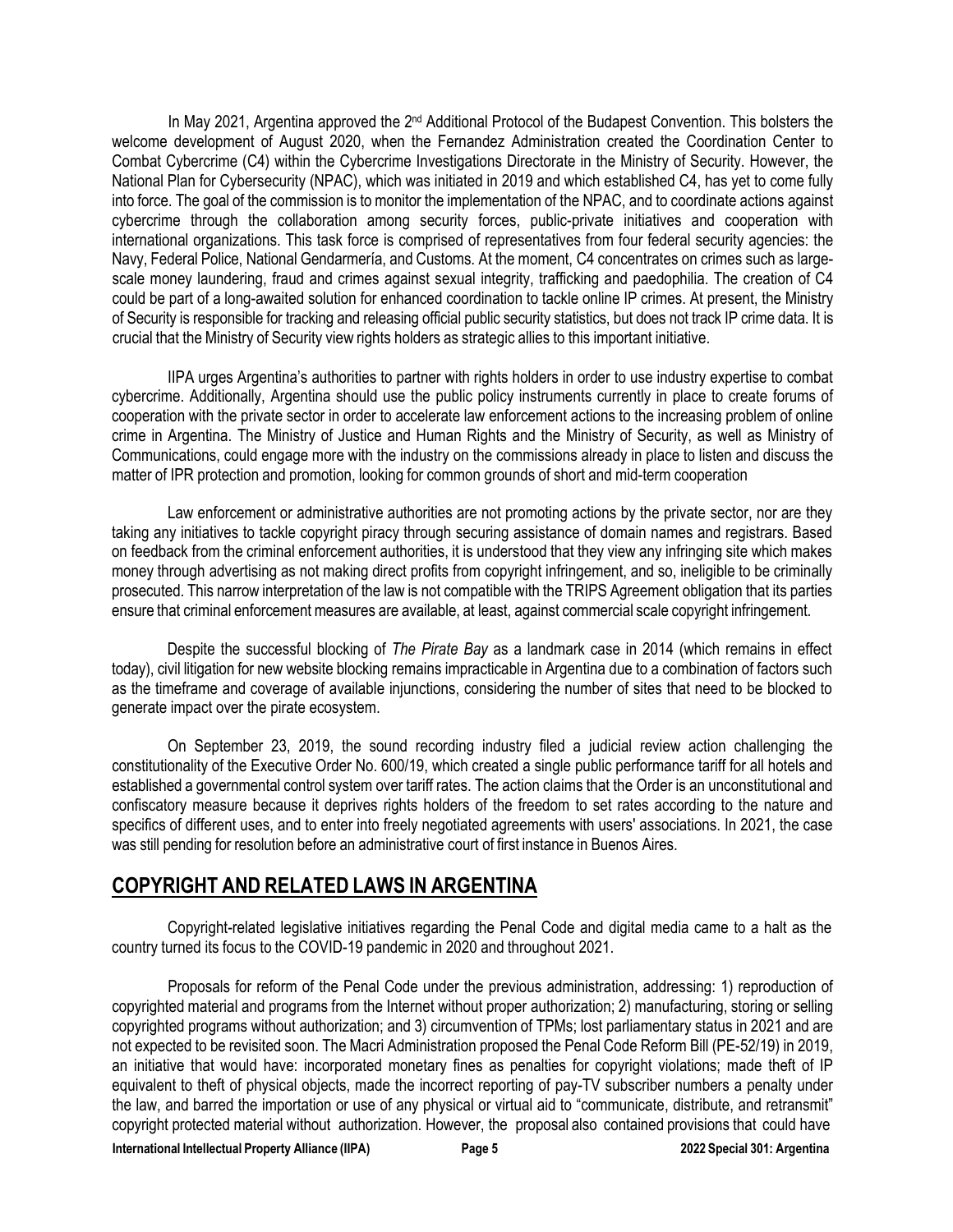hindered enforcement. For instance, legal actions for IP infringement would have been prosecuted only upon a complaint from the victim, rather than *ex officio*, as is currently the case, and copyright violations would be listed within the new criminal code rather than in the Copyright Law, effectively downgrading their seriousness and importance.

During his administration, former President Macri established the National Communications Agency (known as ENACOM), with the goal of drafting a Convergent Communications Bill (#S-0709/2019) to amend, reform, and consolidate the central text of Law No. 26,522 (the so-called Audio-visual Communication Services Law, also known as the Media Law) and of Law No. 27,078 (the Digital Argentina Law). However, in the past year ENACOM has slowed its development of legislation on digital convergence. Under the current President, the Bill did not move forward, losing parliamentary status in 2021. As a result, the Media Law now remains in force unchanged, while modifications have been proposed to the Digital Argentina Law.

In 2021, Senator Alfredo Luenzo of the Committee on Systems, Media and Freedom of Expression introduced Bill S-1802/21, which aims to establish the Internet and other services as "essential public services." The Bill would authorize ENACOM to regulate the prices of services including Internet, Cable television with spectrum and satellite use, and mobile telephone. Of significance to rights holders, the Bill would set exemptions in rates, fees, and charges for certain of these services with special attention to those that provide access to educational and health content, and would empower ENACOM to establish free access to the Internet in educational, health, or other content when there are exceptional or *force majeure* circumstances. If the Bill is adopted as currently drafted, it may conflict with the activity of (and enforcement actions by) rights holders. For instance, although the Bill expressly indicates that content regulation is excluded, because of the unclear definition of "transmission" in Article 1, rights holders may lose control over the release of content protected by copyright in the event of national emergencies and other similar situations. In addition, excessive control over Internet services could amount to an obstacle for the growth of digital services and hinder competition in the sector.

President Alberto Fernandez issued an Emergency Decree (DECNU 690/2020) on August 23, 2020 pledging to guarantee universal access to telecom services (including mobile, Internet services) rendered "essential public interest services" by the pandemic. The decree excluded satellite television services from the definition of public services. As a result of this Decree, fees for these services remained frozen for the rest of 2020 and approval from telecom regulator, ENACOM, will be required for future tariff increases. A 15% tariff increase was authorized as of November 2021, well below 2020's 36.1% yearly inflation and this year´s expected inflation of over 50%. Nevertheless, a series of judicial challenges by affected parties have prevailed on appeal, exempting the successful plaintiffs from the restrictions that the Presidential Decree had applied with strict limitations on rate increases. An appeal to the Supreme Court, unlikely to be heard, remains ENACOM's last possibility of prevailing.

Law 27.588, which implements the Marrakesh Treaty to Facilitate Access to Published Works for Persons Who Are Blind, Visually Impaired or Otherwise Print Disabled, ratified by Argentina in 2014, was enacted on November 11, 2020.

## **MARKET ACCESS IN ARGENTINA**

A number of economic conditions in 2021, combined with a heavy tax burden on content, have driven audiences in Argentina to seek pirated materials online as a less expensive alternative.

**Local Content Quotas.** Resolution 4773 E/2017, mandating certification of compliance with the screen quota provisions set forth in Section 67 of the 2009 Media Law and accompanying regulation (Decree 1225/10) went into effect on January 1, 2018, but it has never been enforced. The quota regime requires free television licensees to air eight Argentine feature films per calendar year. Likewise, non-national (retransmitted) subscription television services that show primarily fiction programs are required to allocate 0.5% of the previous year's annual turnover to acquire, prior to filming, the broadcast rights to independent Argentine film and TV movies.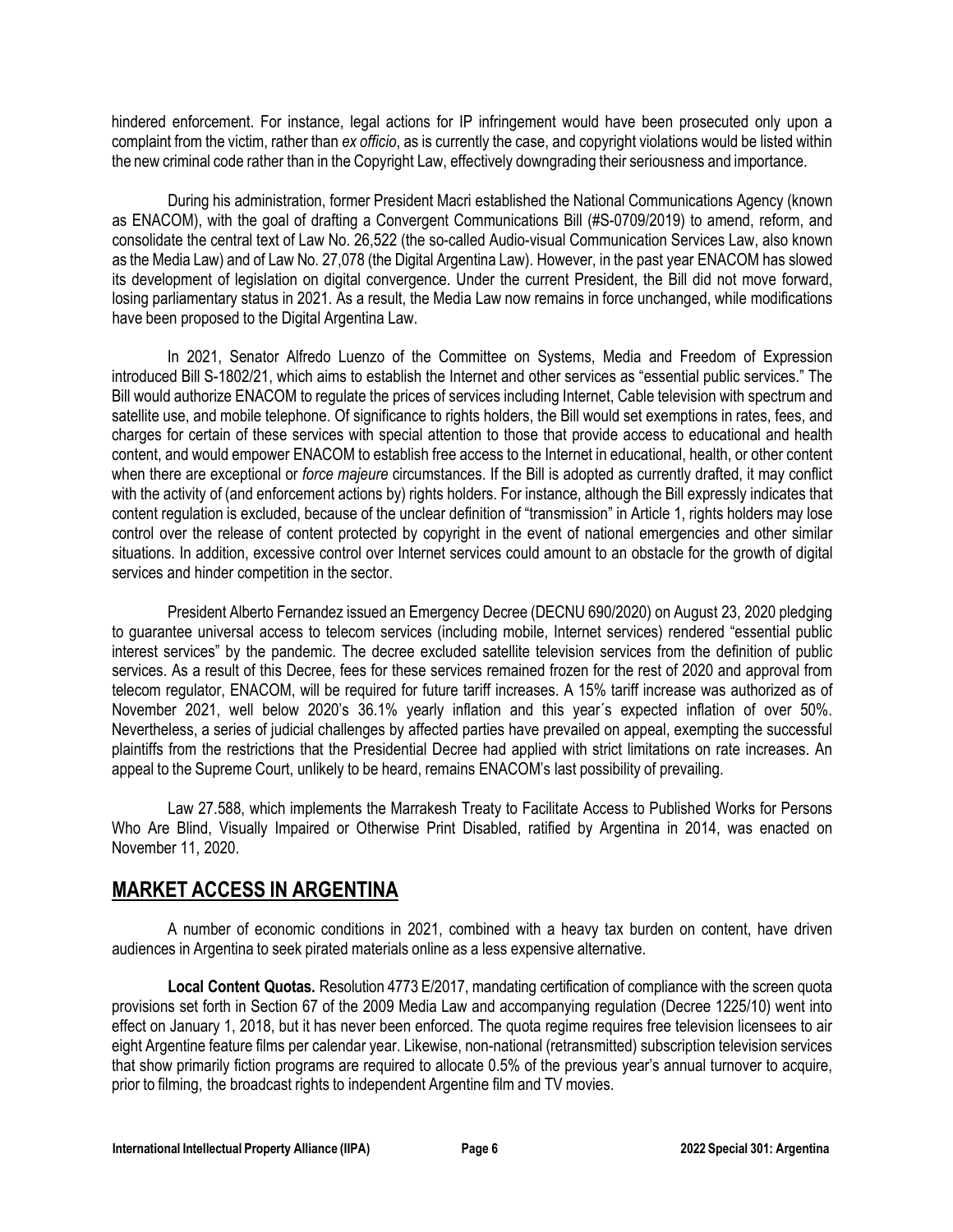Media Law 26.522 (promulgated through Regulatory Decree 1225/2010), established a registry of national films at the National Film and Audiovisual Arts Institute (INCAA) from which pay-TV programmers select productions to comply with the quotas imposed by Article 67 of Media Law 26.522. The list includes both existing and yet-to-befilmed productions. Both INCAA and ENACOM have yet to establish compliance procedures for pay-TV programmers. The decree presents several problems, such as whether channels with highly specific content will be able to find suitable content in the registry and whether programmers are subject to fines if they do not broadcast productions that ultimately fail to be completed.

Local filmmakers increased pressure on ENACOM and INCAA to enforce existing quotas and modify Media Law 26.522 to also impose quotas on streaming services. Another proposal by local interests groups would modify the 1994 Law 17.741 for the Promotion and Regulation of Film production (also known as the Film Law) to implement screen quotas on digital platforms and subscription-based media for which more than 50% of broadcast content is fiction, documentary, or animation programs: 35% must consist of nationally-produced audiovisual content by companies or studios not associated or part of the exhibitor, 75% of which should be at most two years old. All audiovisual broadcasting services including free-to-air television signals, mobile telephony with video platforms, would also be required to produce at least 20 hours of national audiovisual productions per year. IIPA remains wary of proposals for additional quotas because they negatively impact non-Argentinean content industries.

In July 2018, INCAA published a resolution (Resolution 1050/2018) regulating content quotas for movie theatres, which came into force on July 10, 2018. Domestically produced films must represent 30% of the volume of content shown, for the entirety of one week per quarter where there is a dedicated screen. While that 30% content quota was in effect previously, under the prior regulatory regime, the screen could be shared with another film. Under the new regulation, should the exhibitor share the screen with another movie, it will be considered a partial fulfillment, and the local production must be shown for two weeks (a minimum of one screening per day for at least one additional week) or until the full quota is fulfilled. Also in July 2018, ENACOM announced Resolution 4513 establishing that a 30% local content quota would be enforced on free-to-air TV in urban areas (10-15% for lesser populated markets). IIPA recommends that this quota provision be eliminated, as quotas distort the market, discriminate against U.S. audiovisual content, and are likely to result in increased piracy because Argentine consumers are unable to get sought after U.S. content.

**Temporary Services Export and Import Tax.** In late 2019, the Fernandez Administration extended the 2019 Temporary Services Export Tax to December 31, 2021, via Decree 99/2019. The decree modifies the Customs Code and includes "services rendered in the country whose use or effective exploitation is carried out abroad" to be included in the concept of "merchandise," including "copyrights and intellectual property rights." It also provides that services can be considered exporters. While the 2019 Decree reduced the tax rate from 12% to 5%, it also eliminated the fourpeso-per-dollar cap that had benefited exporters due to the steep depreciation of the peso over the past year.

In December 2020, Decree1034/2020 reduced the Temporary Services Export Tax to 0% for companies registered to benefit from the Knowledge-Based Economy Law 27.570 (October 26,2020). The Registry of the Knowledge-Based Economy Promotion Regime Beneficiaries was only made available in March 2021, but the slow and tedious procedure to register has led to a marginal impact of the well-intended measure. As announced by the Ministry of Economy in September 2021, the Temporary Services Export Tax will not be extended after December 2021. That announcement would mean the end of export taxes on services to all companies, regardless of their status vis á vis the Knowledge-Based Economy Law. Before the measure had been published in the Official Gazette, Economy Minister Martín Guzman explained that the decision to eliminate all export taxes on services seeks to increase competitiveness, investment, and employment in a sector that is already the second-largest exporter of the country, with international sales of over U\$5.7 billion in 2020.

Additionally, Argentina assesses customs duties on audiovisual works based on the potential royalty value of the work rather than on the value of the carrier medium. This runs counter to international best practice and is a form of double taxation, as royalties are subject to withholding, income, value-added, and remittance taxes.